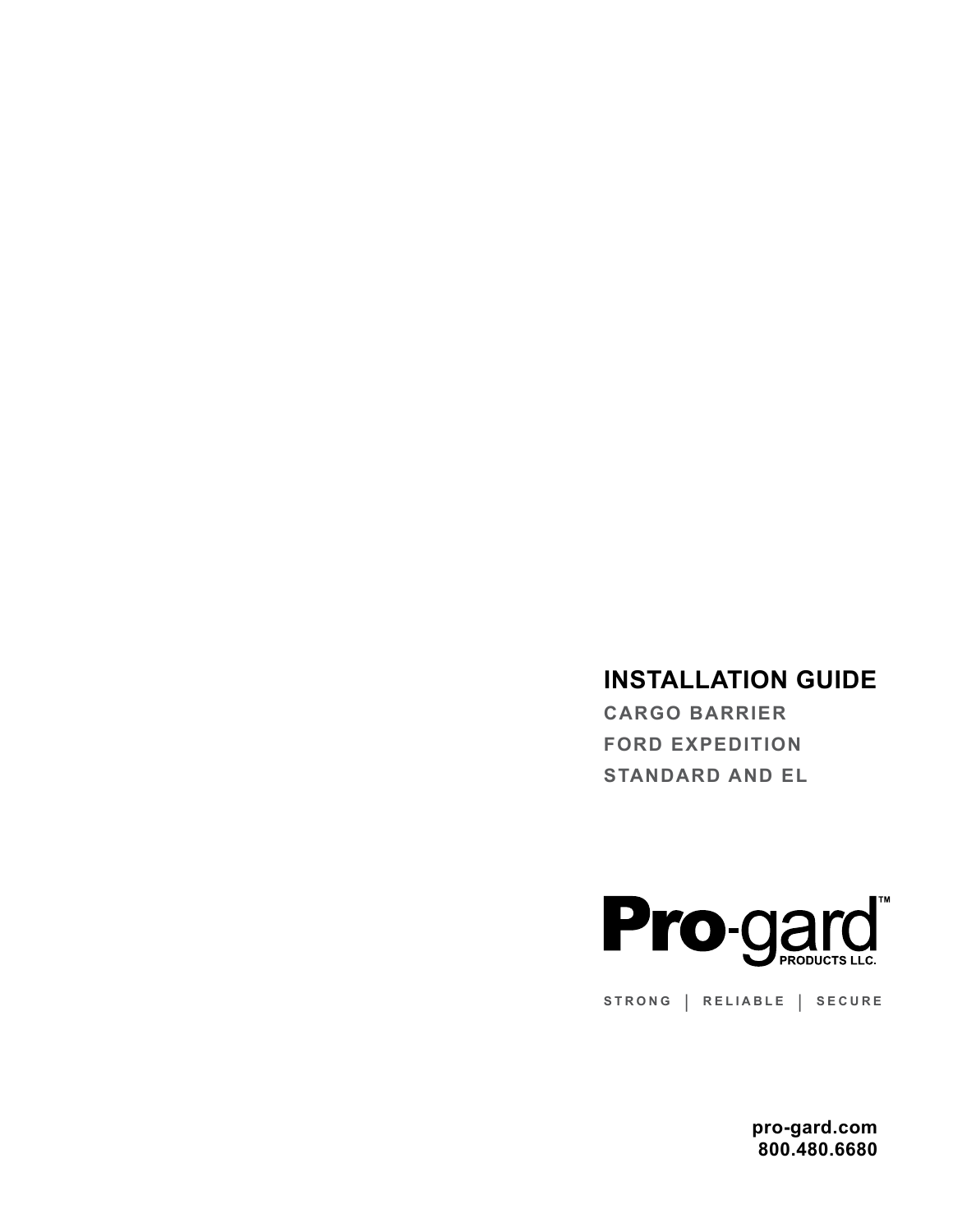

- I. Refer to the diagram on the last page of these instructions to verify all parts were received.
- II. The following tools will be required to complete the installation.
	- A. 1/4" drive ratchet with 7/16" socket
	- B. Phillps Screwdriver
- III. Read all instructions carefully before starting the assembly process.
- IV. Barrier Installation

 A. Install the upper mounting brackets (3P652 Driver and 3P653 Passenger) to the barrier using the phillips head bolts (3X05A) and whiz nuts (3X16) through the holes in the top of the Barrier. Hand tighten only. See Fig. 1

B. Remove the rear OEM coat hook assemblies from the headliner. Retain the OEM fasterner as it will be used to attach the upper Barrier brackets in this same location.

C. Place the Cargo Barrier Assembly on the cargo floor behind the rear seats. With the second row seats folded down begin to stand the Barrier up.While raising the Barrier swing the upper mounting brackets around torward the rear of vehicle. Align the upper mounting brackets with the coat hook mounting holes and secure loosely using the OEM fasterners. See Fig. 1

DRIVER'S SIDE SHOWN 3P652 OEM Fasterner 3X05A Barrier Assembly

FIG. 1

D. With the top supported, secure the Barrier at the floor using the lower mounting brackets (3P664D and 3P664P) and the OEM seat bolts at each side of the middle seat frame. See Fig. 2

**pro-gard.com 800.480.6680 2**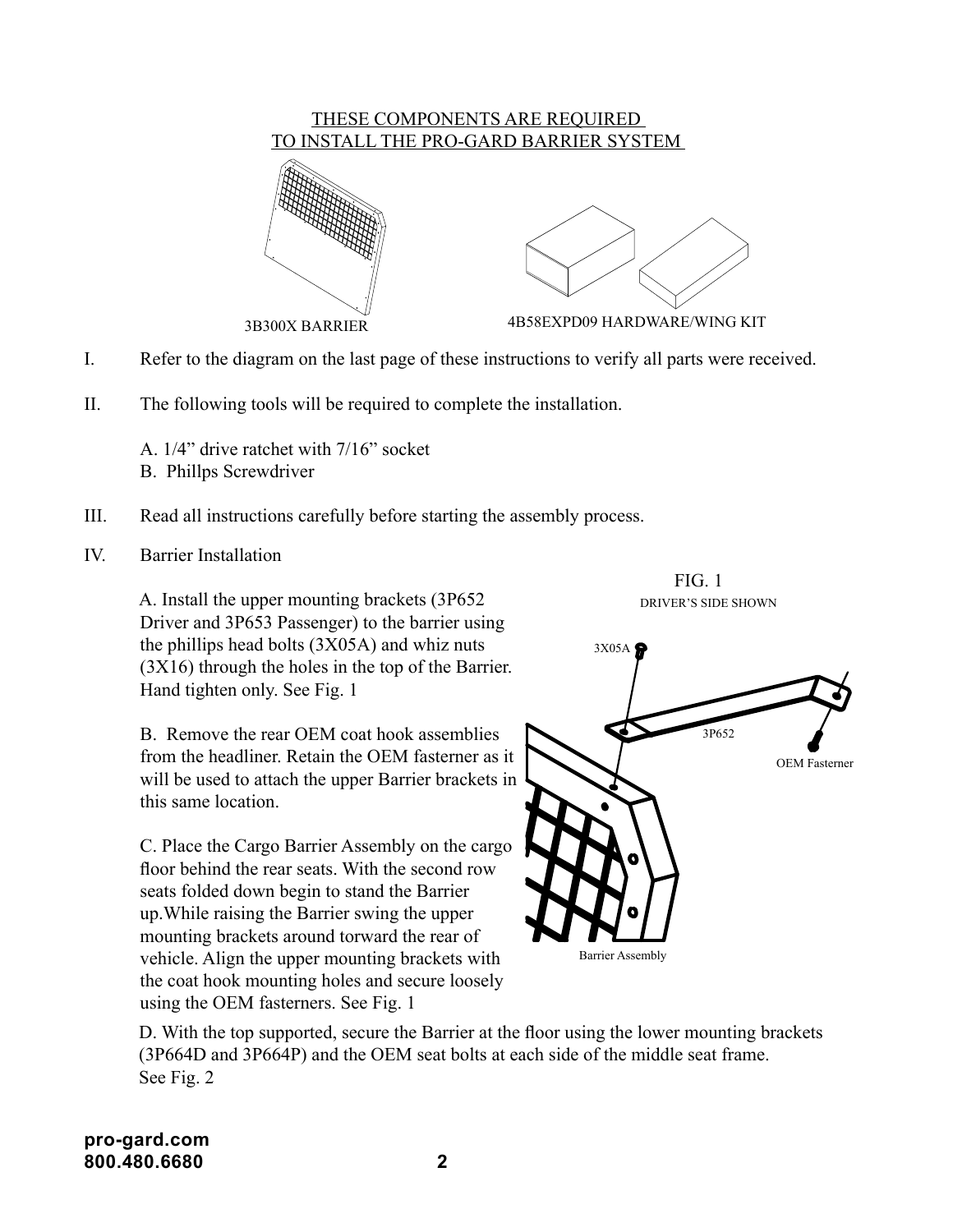E. Attach the lower mounting brackets to the Barrier using the Phillips head bolts (3X05A) and whiz nuts (3X16) through the existing holes in the Barrier. See Fig. 2

F. Attach the Polycarbonate top panel (3P723) to the Barrier using the exsiting bolts from the top of the barrier window frame. Hand tighten fasterns only.

G. Attach the Polycarbonate Wings (3P721 Driver and 3P722 Passenger) between the Barrier and the interior trim using the Phillips head bolts (3X05A) and whiz nuts (3X16). Hand tighten fasterners only. See Fig. 3

H. Position the Barrier Assembly in the center of the vehicle. Adjust the Polycarbonate wings for desired fit against the interior trim and headliner. Tighten all fasterners.



FIG. 2 DRIVER'S SIDE SHOWN

I. Installation is now complete.